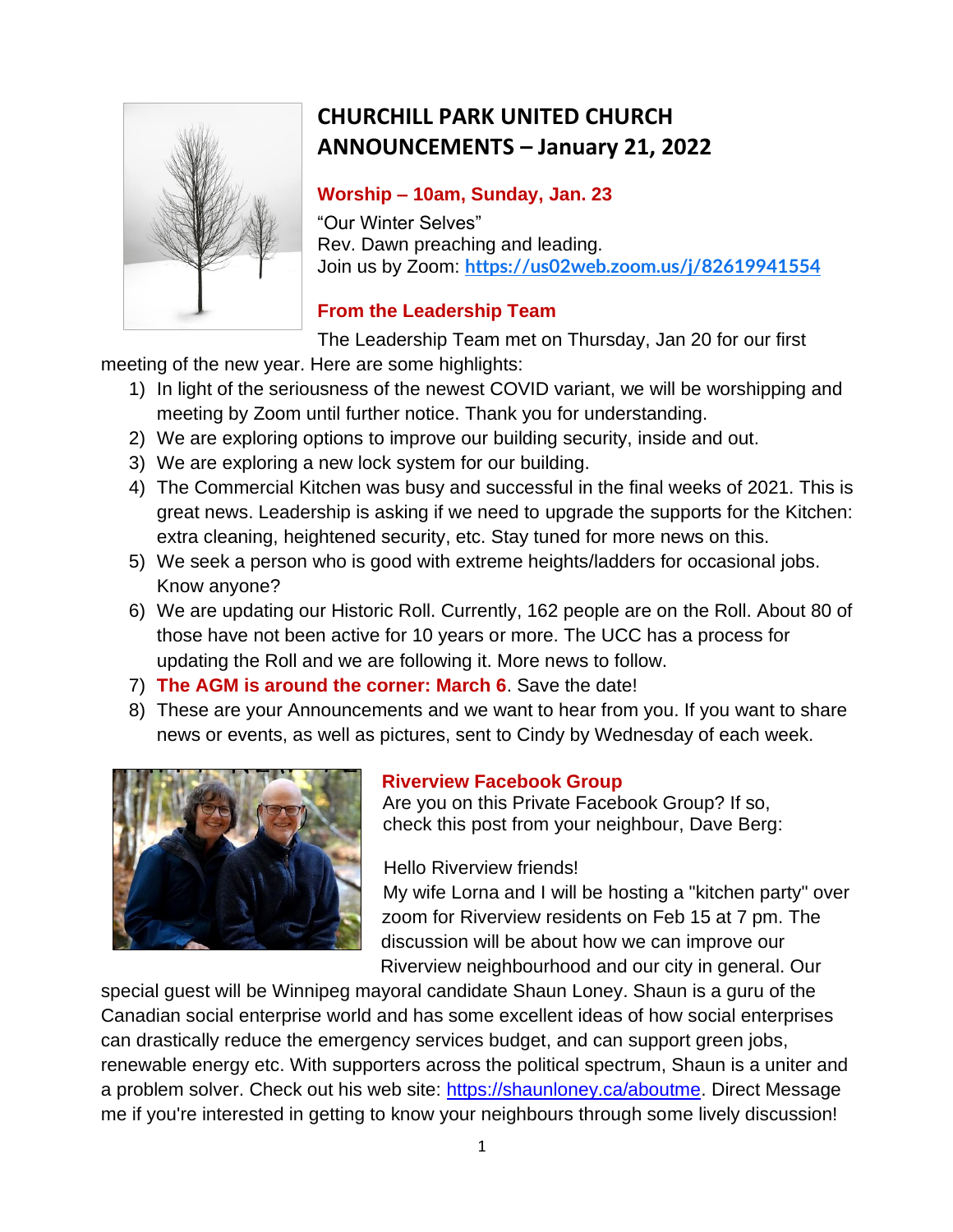

### **Stay Young Club at Rady JCC**

The Stay Young Club is a wellness program for older adults at the Rady JCC. There are lectures, music, and stretching.

To see the full schedule, please select the link below: **<https://www.radyjcc.com/stay-young-club-new-day/>**



### **Bereavement Group**

The A&O Social Work staff will be offering a Bereavement Group via Zoom for individuals 55+ years of age

who have recently lost a spouse/life partner through death. Six weekly sessions begin Wednesday, Feb. 9. For more information, call (204) 956-6440.

### **University of Manitoba Centre on Aging**

On Jan. 27 at 2:30pm, Brian Rice, PhD. and a member of the Mohawk Nation, is offering a

presentation called 'Teaching and Learning Indigenous History while on a Run: A Senior's Perspective'. It speaks on his life journey from heavy smoker and drinker to becoming stronger and fit by his sixties. For more information and to register, select the link below: [https://umanitoba.ca/centre-on-aging/community-and-partners/events.](https://umanitoba.ca/centre-on-aging/community-and-partners/events)

**How Does Your Winter Garden Grow?**

Louise Sloane sent this picture of her amaryllis. It has 3 stalks, 2 with 4 blooms each, and the third stalk with 2 blooms! Gorgeous.





Diane Coulter sent this picture of the second stem of her amaryllis with six flowers on it.

### Takashi Iwasaki

A Colourful Thread - a presentation by Japanese born artist Takashi Iwasaki who is widely known for his colourful and joyful creations of abstracted images gathered from the material of his everyday life. He will talk about his work from murals in Seoul and Churchill, to beautifying a bike lane in Winnipeg, to his internationally recognized paintings and embroidery.

### The Paul Klassen Trio

Enjoy the smooth jazz stylings of this trio led by Paul Klassen on percussion, Conner Derraugh on piano and Elizabeth Sadler on vocals.